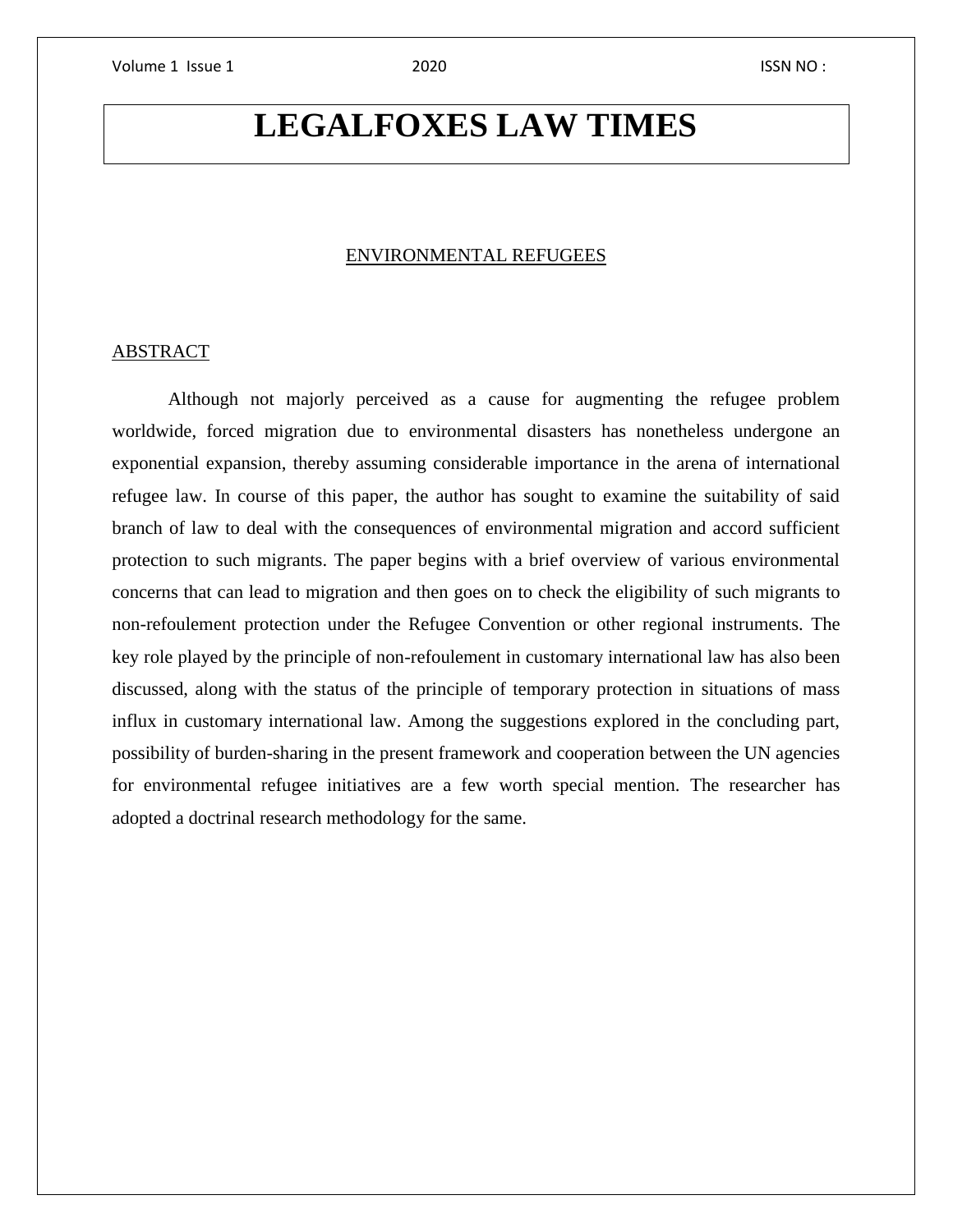### **INTRODUCTION**

 $\overline{\phantom{a}}$ 

Displacement is a dynamic process. Human displacement has always been a part of the history of humankind. Human beings have been compelled to leave their original places of residence to escape various situations like wars, expeditions, political and economic crisis and environmental disasters. The environmental factor has been a major reason for large-scale crossborder migrations, and its effects are so far-reaching, that the scope of going back to the original places of residence is almost negligible.

The global climate change reports estimates that by 2050, almost 120 million people would be forced to leave their homes due to climate change. Understanding the global warming as one of the main biophysical consequences of climate change, slow-onset effects of it – drought, desertification, salinization of ground water and soil, rising sea level – are becoming more intense connected to human displacement.<sup>1</sup> And these problems mostly result in human displacement, it being the only available solution to them.

As recent as the Copenhagen summit, the states could not reach at a consensus w.r.t their environmental policies. Despite various summits, conventions etc, the states have accepted climate change to be inevitable and estimates show a rise of at least 2 degrees temperature, in the near future. In 1988, Worldwatch estimated that there were ten million environmental refugees in addition to the thirteen million refugees classified under the traditional definition in international law and that the former would soon outstrip the latter.<sup>2</sup> By 1991, the Office of the United Nations High Commissioner for Refugees (hereinafter "UNHCR") then counted sixteen million "official" refugees and the World Bank estimated seventeen to twenty million migrants fleeing "collapsed economies and disintegrating environments."<sup>3</sup> The World Conference on Human Rights held in

<sup>1</sup>Climate change and human displacement: a sociological contribution to understand transitional societies, pg2.

<sup>&</sup>lt;sup>2</sup>Jodi L. Jacobson, 'Environmental Refugees: A Yardstick of Habitability', Worldwatch Paper No. 86 (November 1988), at p. 6.

 $3$ Ted Field, 'Wandering Souls & Disappearing Forests', AM. FORESTS, Volume 98 (1992), at p. 33.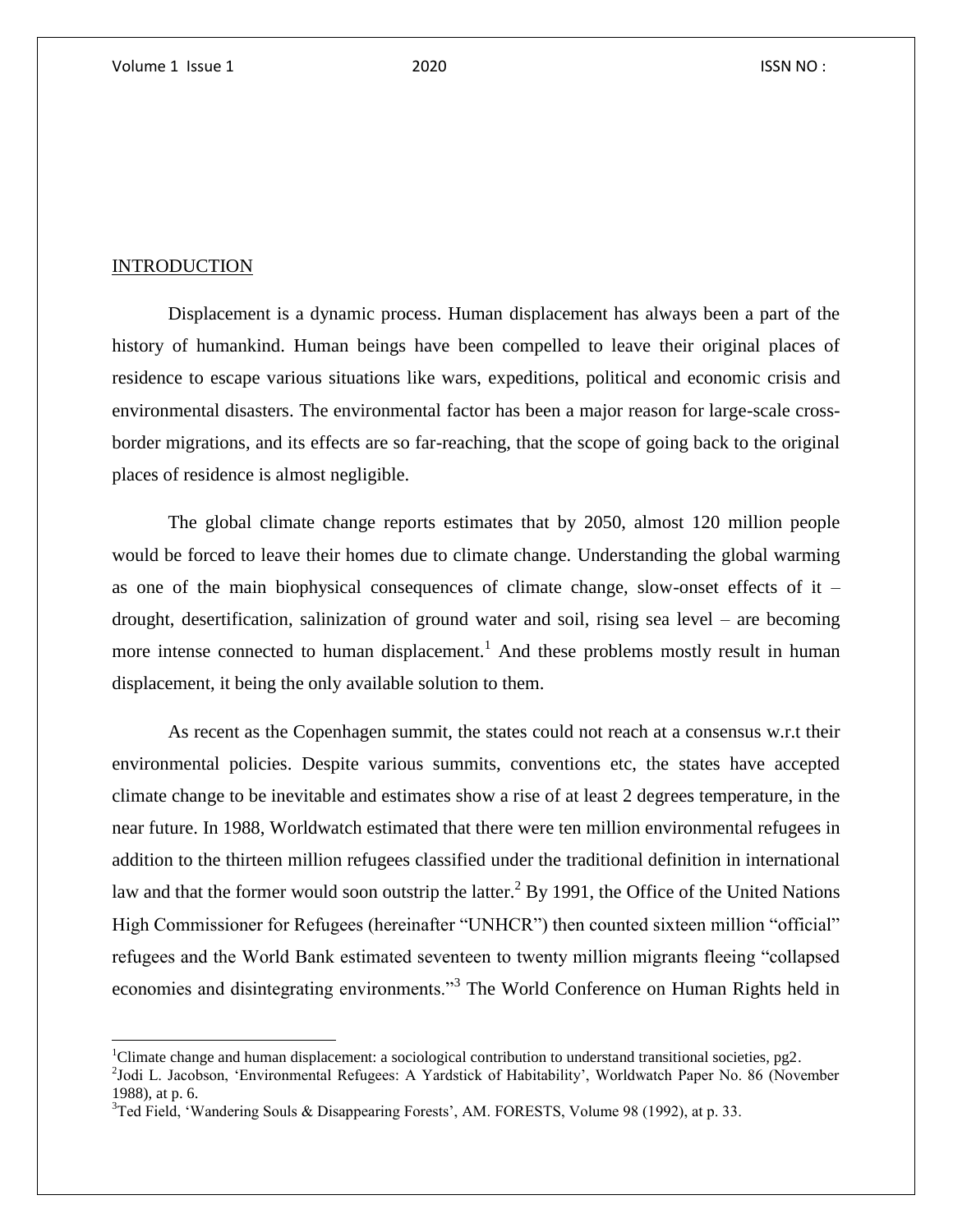June 1992 resulted in a Vienna Declaration and Programme of Action recognized that "entire ethnic groups" are fleeing "environmental degradation" and other crises outside international refugee law, but "it does not offer any guidance or strategy to deal with the new complexity of the refugee movement. It merely emphasizes that states have a responsibility in this area."<sup>4</sup>

The first definition of environmental refugees was given by El-Hinnawi, who perceived environmental refugees as "those people who have been forced to leave their traditional habitat, temporarily or permanently, because of a marked environmental disruption (natural and/or triggered by people) that jeopardized their existence and/or seriously affected the quality of their life."<sup>5</sup> Another closely similar and a later definition states that "environmental refugees"<sup>6</sup> can be understood as "people who migrate because of serious environmental disruptions that make their habitats unsustainable temporarily or permanently."

### CAUSES OF ENVIRONMENTAL MIGRATION

According to Gregory McCue, there are three main causes of environmental migration, i.e. Long term degradation, accidents and sudden disruptions.<sup>7</sup>

- 1. Long term degradation: The UNHCR recognizes environmental degradation as a major cause for refugee movements, which if goes unchecked, can lead to aggravated form of environmental degradation. The example of Sahel can be well-cited here. The region has experienced regular droughts, for hundreds of years. The two major droughts from 1968 to 1973 and again from 1982 to 1984 were the genesis for one of the most acute of such problems. 8
- 2. Accidents: Unsafe and improper dumping of the industrial and toxic wastes at various place, has rendered them unfit for human settlement, leading to evacuation over the years. Industrial waste caused degradation of the land in the former Soviet Union so great that in December

 $\overline{a}$ 

<sup>4</sup> Frank Newman & David Weissbrodt, International Human Rights: Law, Policy and Process 9 (Anderson Publishing Co. 1990) (draft Supp. 1993).

<sup>5</sup>Essam El-Hinnawi, 'U.N. Environmental Program', Environmental Refugees (1985), at p. 4.

<sup>&</sup>lt;sup>6</sup>Migration and the Environment, International Organization for Migration, and The Refugee Policy Group, (June 1992), at 22, (available from The Refugee Policy Group, Washington, D.C.).

 $^7$ Gregory McCue, 'Environmental Refugees: Applying International Environmental Law to Involuntary Migration', Geo. Int'l Envtl. L. Rev., Vol. 6 (1993), p. 151, at p. 157.

<sup>8</sup> *Supranote 2* at pg 11.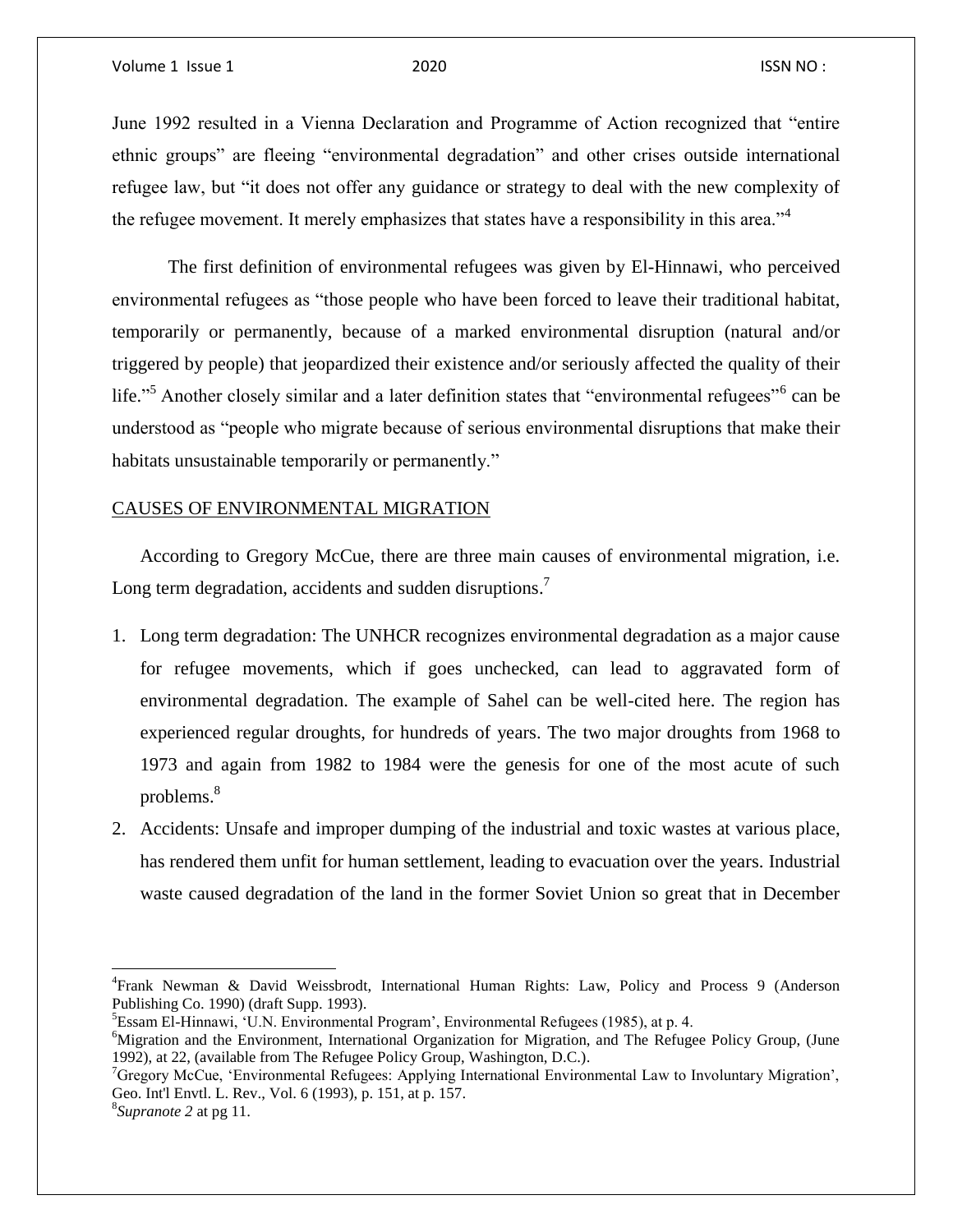1987, Pravda declared that the city of Ufa, population one million, had become "unfit for human habitation."<sup>9</sup>

3. Sudden disruptions: Sudden climatic disruptions, otherwise known as natural disasters include cyclones, earth-quakes, volcanoes, tsunamis, floods etc. the effect of these disasters can be both short-term and long-term. Many a times, people in areas vulnerable to these calamities, are evacuated to safer places, in anticipation of the gravity of the disasters. Recently, the Govt. of Odisha has evacuated as many as eight lakh individuals to safer places, in anticipation of the extremely severe cyclonic storm 'Fani'. Evacuations, in Odisha, had also taken place in 2018 and 2013, when the state was hit by 'Cyclone Titli' and 'Cyclone Phailin' respectively. The A.P. government too had taken similar steps during HudHud cyclone in 2014. Similarly, evacuations have been observed to protect people from floods in the states of Bihar and West Bengal.

"An interesting point about natural disasters is that refugee protection under the Cartagena Declaration covers cases where there is a threat to public order, but that provision has been interpreted to exclude natural disasters and includes only man-made conflicts. Armed conflict is also of considerable significance environmental degradation often results in armed conflict that can lead to migration – it is not easy to state that persecution can be satisfied in case of armed conflict."

### PROTECTION UNDER THE TREATY LAW

Protection under the Convention definition is available for asylum-seekers in countries which are Parties to the Convention. For such protection, the three elements need to be satisfied are as follows:

- 1. There must be persecution or a well-founded fear of it
- 2. The persecution must be on one of the grounds mentioned in the Convention
- 3. There must have been migration from the borders

"To qualify as an evacuee under the Refugee Convention, a haven searcher must exhibit a very much established dread of abuse. The center significance of 'oppression' incorporates the

 $\overline{\phantom{a}}$ 

<sup>9</sup> *Ibid 8* at pg 25.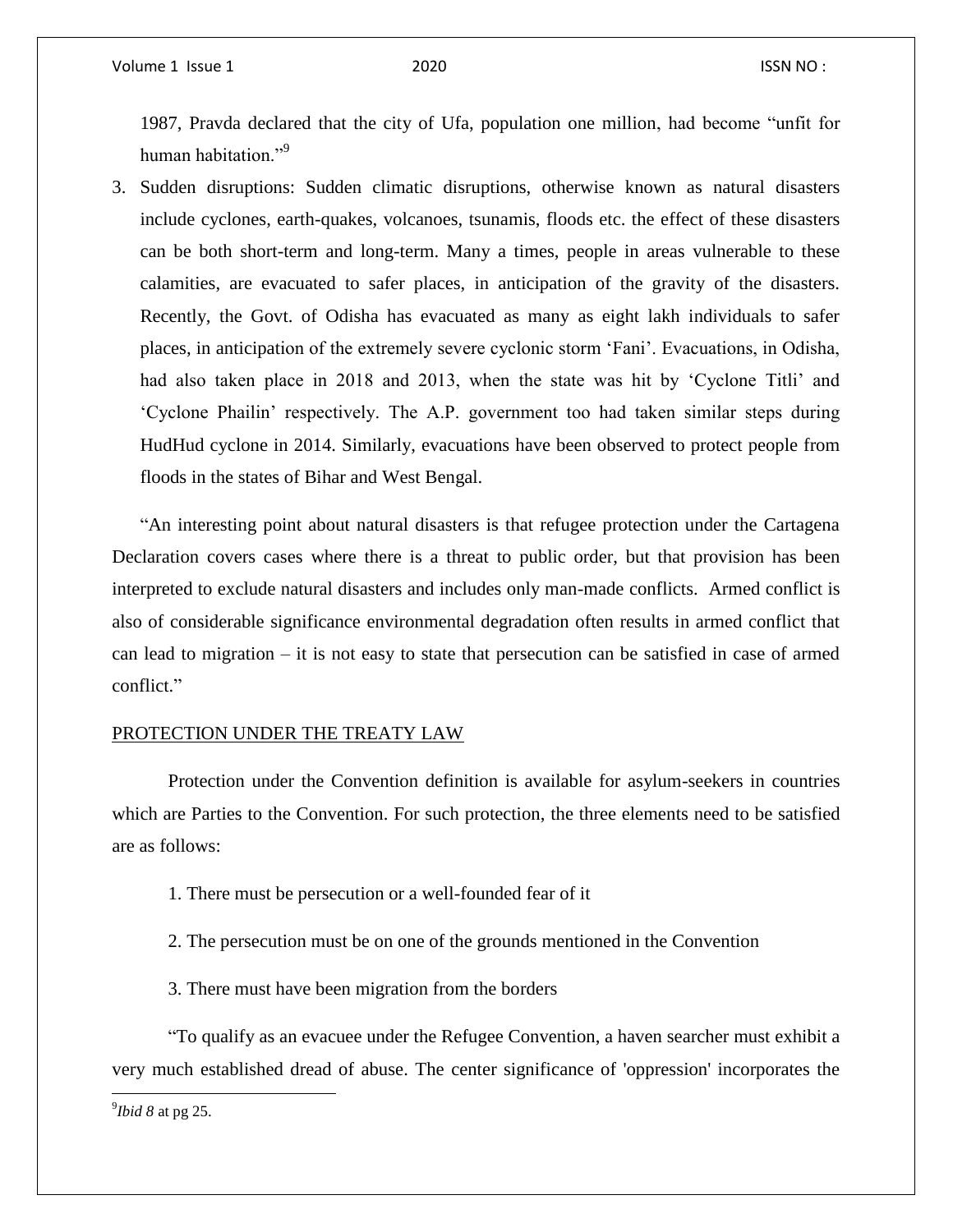$\overline{\phantom{a}}$ 

danger of hardship of life or physical opportunity. The view that a sheltered and sound condition is both a precondition to and inseparably connected with the satisfaction in the privilege to life finds boundless bolster. Thus, occurrences wherein there is natural corruption to humanly unsatisfactory levels, which annihilates the land and ranches whereupon the survival of a network depends legitimizes a surmising of abuse. Those dislodged by virtue of cataclysmic events, or then again on the grounds that their property has turned out to be dreadful or other natural variables must not be avoided from evacuee status under the Convention."

"The "oppression" necessity as a rule requests "a demonstration of government against people." Be that as it may, abuse may likewise result from conditions where the experts are reluctant or unfit to offer viable security. In instances of natural corruption, definitive choices with respect to the administration normally underlie natural fiascos, and the displaced people made by such fiascos endure a type of administrative abuse."

The impact of sudden environmental natural disruptions on a given area, while sometimes capable of independently forcing migration, is exponentially worsened when the area is also experiencing long-term degradation. This results in the occurrence of extremes in natural weather patterns causing damage on an unprecedented scale.<sup>10</sup>

### STATUS OF NON-REFOULEMENT IN CUSTOMARY INTERNATIONAL LAW

"The status of non-refoulement in standard worldwide law isn't clear. While generally researchers on refuege law contend that non-refoulement has accomplished the status of custom, it tends to be to a great extent in light of the reason that it is a definitive objective of exile law, and it is relied upon to achieve it at some time. Nonetheless, regardless of whether it has achieved that objective right now might be unverifiable."

Various researchers, for example, Goodwin-Gill, Stenner, Mushkat, Lieber, Weis and Stenberg accept that the standard of non-refoulement is entrenched in standard universal law, and some even hoist it to the status of a jus cogens standard.

 $10$ Jodi L. Jacobson, 'Environmental Refugees: A Yardstick of Habitability', Worldwatch Paper No. 86 (1988), at p. 20.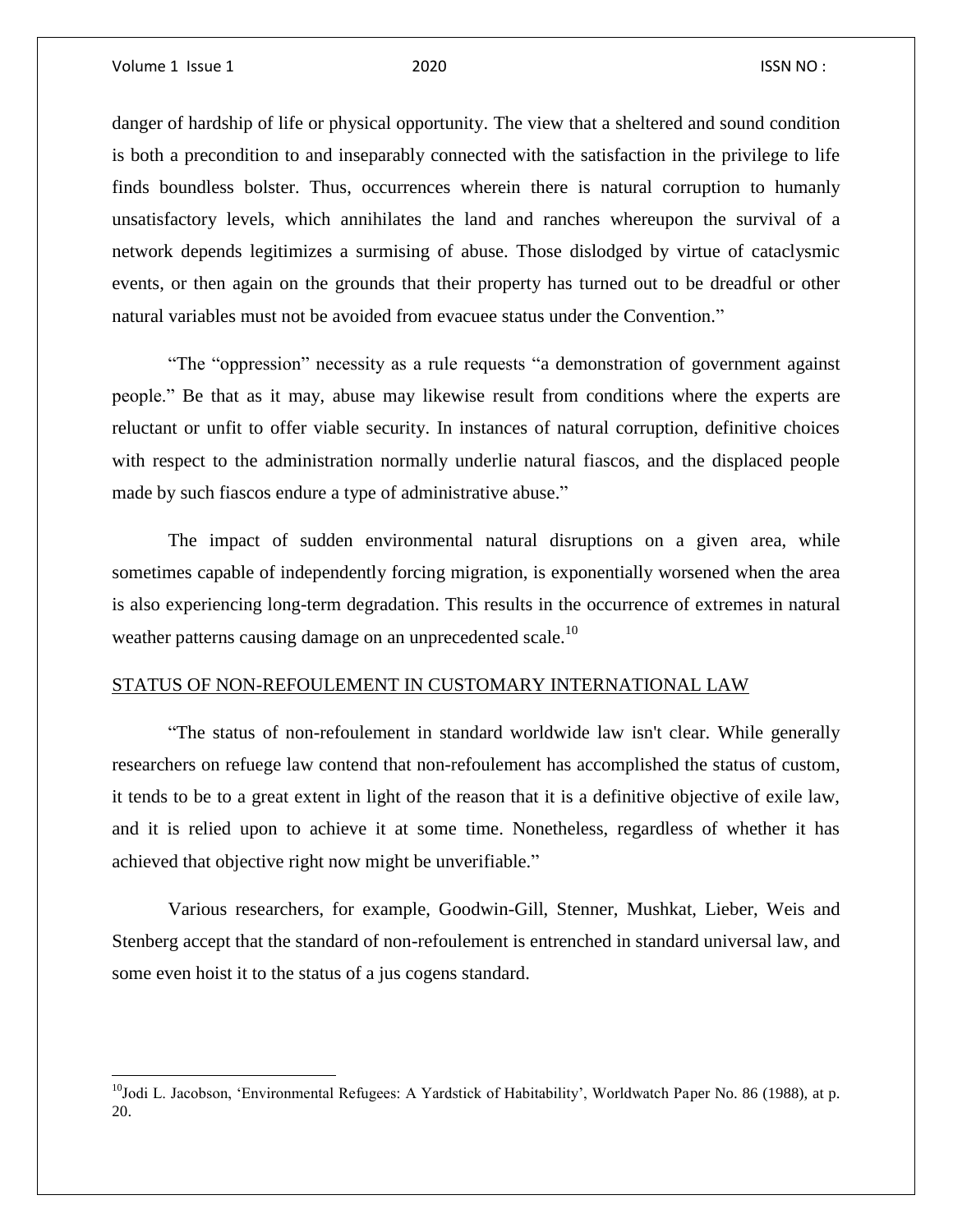$\overline{a}$ 

The argument of uniformity is countered by stating that although factually, asylum seekers have been returned on occasions, $^{11}$  that does not indicate whether non-refoulement is not part of custom on the ground of non-uniformity of practice. This is because it is also important to study how States view this departure in practice from the rule of non-refoulement. "The return of asylum seekers by States, which has been frequent, sometimes directly by States, they have done so by stating that the asylum seekers were not refugees, and have not States have not expressly asserted that acts of refoulement are justified by legal norms, $<sup>12</sup>$  thereby indicating that they have</sup> not asserted that non-refoulement as a legal norm is not binding on them. In fact, States have characterized the return as something other than refoulement. This expresses a very strong opinio juris on part of states that non-refoulement is part of custom."

# TEMPORARY PROTECTION IN SITUATIONS OF MASS INFLUX AS PART OF INTERNATIONAL CUSTOM

The standard of non-refoulement should now be comprehended as applying past the tight limits of the Refugee Convention. The standard established in universal utilization is an ideal to be considered for transitory affirmation based on a requirement for security. This more extensive approach is enunciated in different treaties<sup>13</sup> and General Assembly goals, stressing the requirement for worldwide security with respect to the reason for removal. Those escaping catastrophic events are not 'exiles' inside the importance of the Refugee Convention.<sup>14</sup> Several multilateral gatherings and organizations,<sup>15</sup> and lawful scholars<sup>16</sup> have kept away from the utilization of the term natural 'outcast' and utilized ecological 'transient' rather, in this way

<sup>&</sup>lt;sup>11</sup>E.g., in case of Croatia Bosnia-Herzegovina in 1992, in Macedonia-Kosovo in 1998, and in Rwanda, where the UNHCR in a way influenced people return.

<sup>&</sup>lt;sup>12</sup>Guy S.Goodwin Gill & Jane McAdam, The Refugee in International Law, (Oxford University Press 2007) at p. 364, 375.

<sup>&</sup>lt;sup>13</sup>Convention Governing the Specific Aspects of Refugee Problems in Africa, Sept. 10, 1969, 1001 U.N.T.S. 45, 47 art.1(2); Cartagena Declaration on Refugees, Inter-Am. C.H.R, OAS/Ser.L/V/II.66, Doc. 10, Rev. 190-193, art. III (1984).

<sup>&</sup>lt;sup>14</sup>Kay Hailbronner, 'Non-Refoulement and 'Humanitarian' Refugees: Customary International Law or Wishful Legal Thinking?', Virg. J. Intl L. Vol. 26 (1986), at p. 857.

<sup>&</sup>lt;sup>15</sup>International Symposium, UNHCR, IOM & RPB, Environmentally-Induced Population Displacements and Environmental Impacts Resulting From Mass Migrations, at 63-64 (1996); United Nations High Commissioner for Refugees, The State of the World's Refugees, available at http://www.unhcr.ch/refworld/pub/state/97/box1\_2.htm.

<sup>&</sup>lt;sup>16</sup>D. Keane, 'The Environmental Causes and Consequences of Migration: A Search for the Meaning of 'Environmental Refugees', Geo. Int'l Envtl. L. Rev., Vol. 16 (2004), p. 209.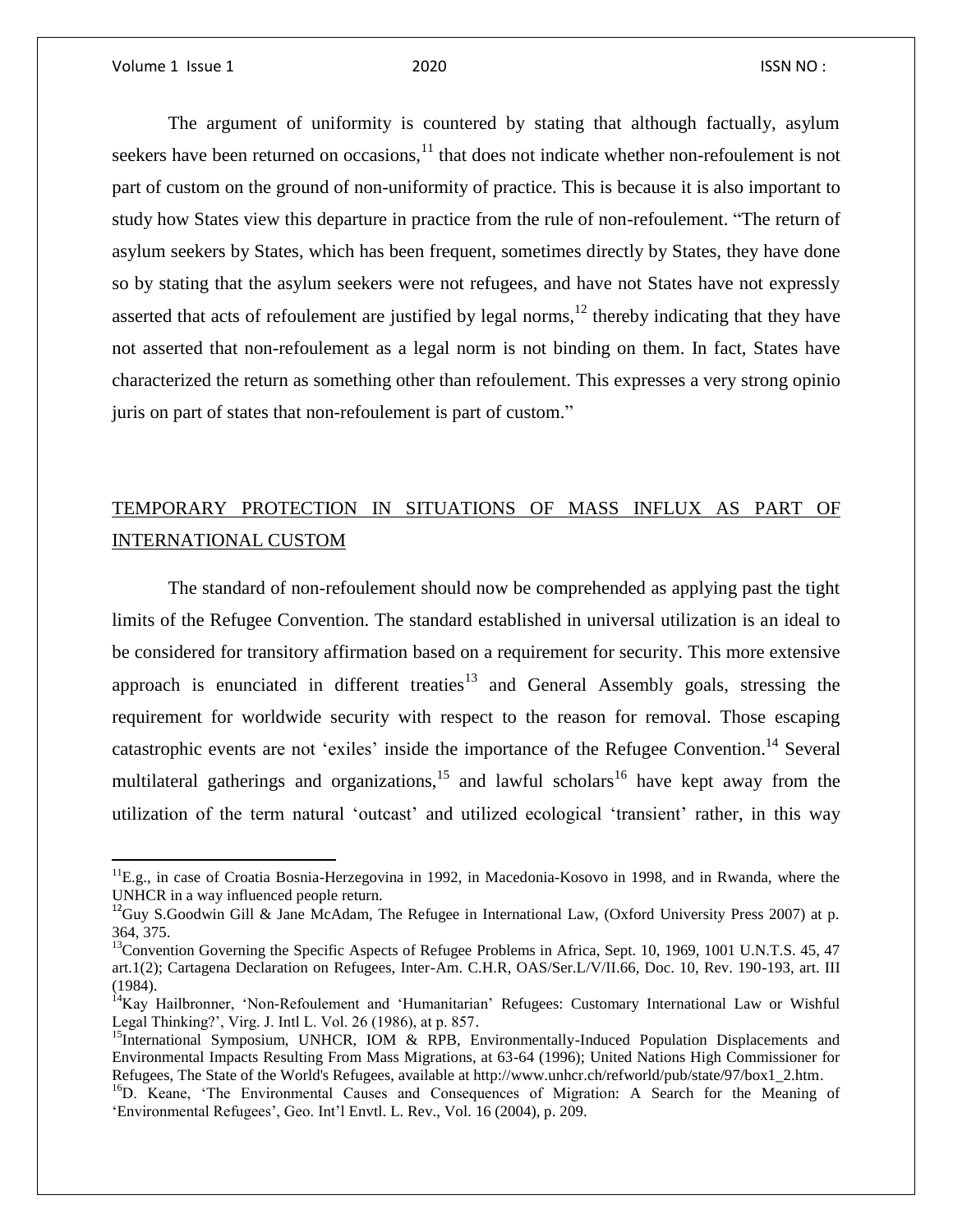perceiving that natural grounds are not inside the extent of the definition in the Refugee tradition. While the UNHCR may have stretched out its practical order to manage the cost of assurance to different classifications of ecologically uprooted vagrants, it has made it expressly certain this has been done freely of the extension of the state legitimate commitments.

## MODERN INTERNATIONAL COMMITMENTS TOWARDS THE PROTECTION OF ENVIRONMENTAL REFUGEES

The 'Global Compact for Safe, Orderly and Regular Migration' which has been adopted on December 10, 2018 in Morocco under the auspices of the U.N. is the first intergovernmental agreement which covers the concept of global migration with all its forms and dimensions. It strives to foster international cooperation among various actors on migration, acknowledging that no individual state can address the issues relating to migration by itself, their obligations of the states under international law, and upholding their sovereignty at the same time. Its main objective is to minimize the factors leading to migration; which revolves around principles of people-centredness, national sovereignty, international cooperation, rule of law and sustainable development.

"The Global Compact recognizes climate change as a major factor for migration. The World Bank estimates the displacement of around 143 million people, especially in developing countries, within their nations by 2050. Since, the Global Compact considers climate change as a factor causing migration; it has also laid out a framework for dealing with the same. It has proposed the building of a Platform on Disaster Displacement" and developing an 'Agenda for the Protection of Cross-Border Displaced Persons in the Context of Disasters and Climate Change' to address the issue."

### **OUTCOMES**

The United Nations through UNHCR and other agencies has adopted various measures for the protection of the environmental refugees. Various nation-states, through the conventions have also been working towards the same. The modern international agreements should be followed up properly so as to yield the desired results.

### **SUGGESSTIONS**